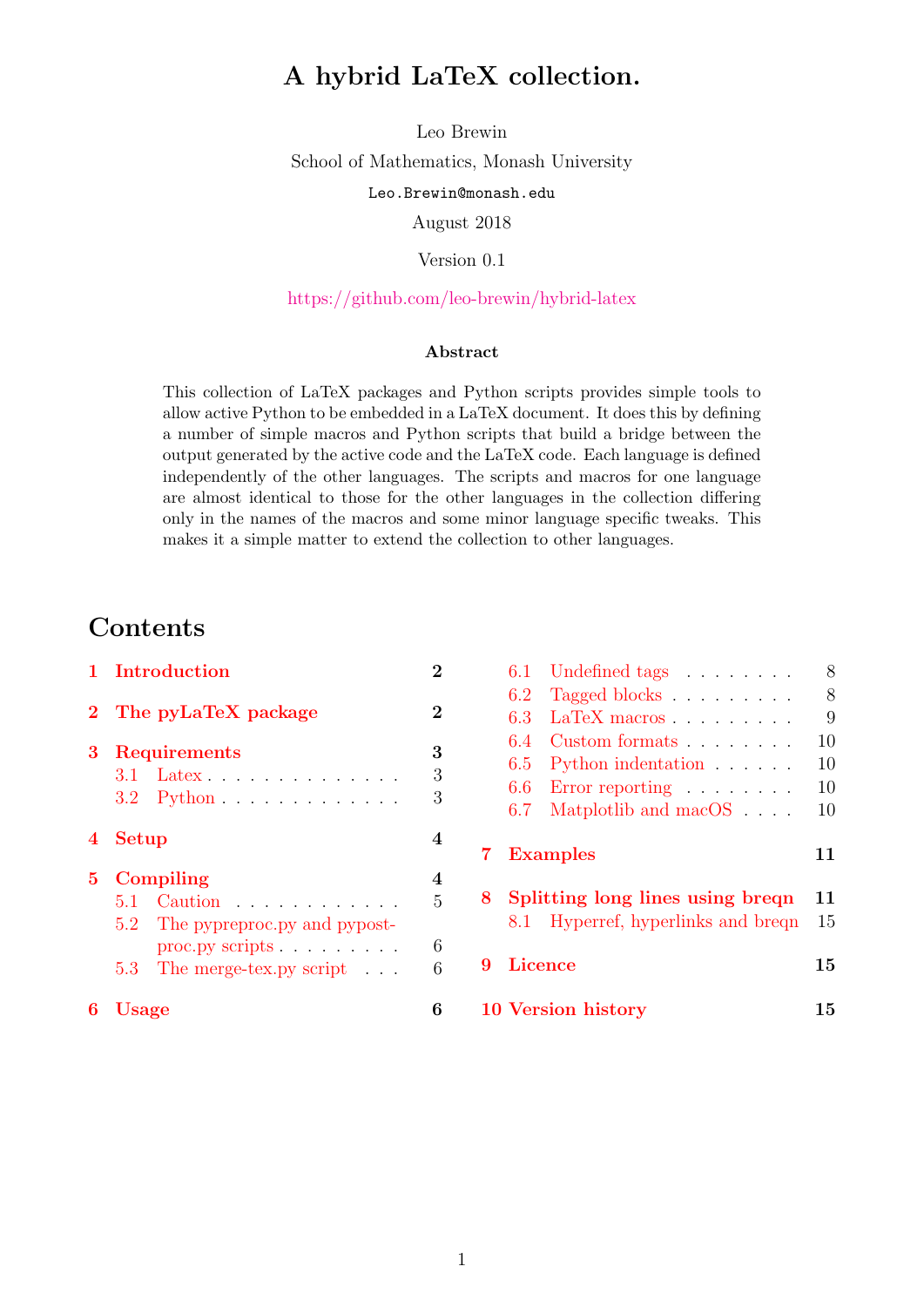# <span id="page-1-0"></span>1 Introduction

Programs like Mathematica, Maple, Python and so on do a wonderful job of symbolic, numeric and graphical computations. On the other hand, LaTeX produces exceptional typeset documents but is less adept at symbolic and other forms of computation. It is a case of horses for courses. A common approach is to use one or more codes (in Python, Maple etc.) to do the computations and a separate LaTeX code to collect and document the results. It seems reasonable then to attempt to consolidate these separate codes into a single hybrid LaTeX document. That is the main purpose of this collection – to provide tools that support active code within a LaTeX document.

This document describes the CTAN version of this package. An extended version of the pacakge that allows inclusion of Python, Mathematica, Maple, Matlab and Cadabra code can be found on the [GitHub repository.](https://github.com/leo-brewin/hybrid-latex)

# <span id="page-1-1"></span>2 The pyLaTeX package

There are other packages that do the same job, such as [PythonTeX](https://github.com/gpoore/pythontex) and [SageTeX](https://github.com/sagemath/sagetex). In each case the journey from source to pdf is similar; the Python code is mined from the LaTeX source, passed over to Python and the output feed back into the LaTeX source. The packages differ in both the tools used to mine the Python code and the manner in which the output is made visible to the LaTeX source.

In both PythonTeX and SageTeX, the Python code is mined using a first pass of LaTeX whereas pyLaTeX uses a Python script to do the same job. There are two main reasons for adopting Python as the code miner. First, it is much easier to extend pyLaTeX to incorporate other foreign languages (such as Mathematica, Matlab, Cadabra etc.). Doing so in PythonTeX and SageTeX requires careful tweaking of the underlying LaTeX class files – such adventures requires a solid understanding of the LaTeX programming language and is not for the faint of heart. The second reason is that LaTeX is not the ideal tool to mine Python (or any other code) from a LaTeX document. There are much better text processing tools (such as Python) that can do the same job while being much easier (for the developer) to read, debug and extend.

There are also some important differences in the way the end user accesses the Python output for use in the LaTeX source. In PythonTeX and SageTeX the Python output is saved to a collection of files (roughly one file per Python code block) while pyLaTeX creates a single file. In all cases the contents of these files are made available to the LaTeX source by way of special LaTeX macros. The PythonTeX and SageTeX output files are tightly coupled to the original LaTeX source. This means that their contents can not be easily shared with other LaTeX sources (without manual intervention). In contrast, the pyLaTeX output is a single file that contains a collection of LaTeX macros, one for each piece of (tagged) Python output, that can be read by any other LaTeX source. Thus a user could split a larger LaTeX source into a collection of smaller sources (e.g., chapters of a book) with the Python output included as needed. An example of this sharing of Python output can be found in the examples directory. The file summary.tex does no symbolic calculations of its own but instead pulls in selected parts of the Python output from other examples in that directory.

Another important difference between pyLaTeX and PythonTeX and SageTeX is that pyLaTeX uses tags to nominate which pieces of the Python output should be made available to the LaTeX source. Both PythonTeX and SageTeX allow all Python output to accessed in the LaTeX source. The problem with that method is that it is not possible to record the history of a single Python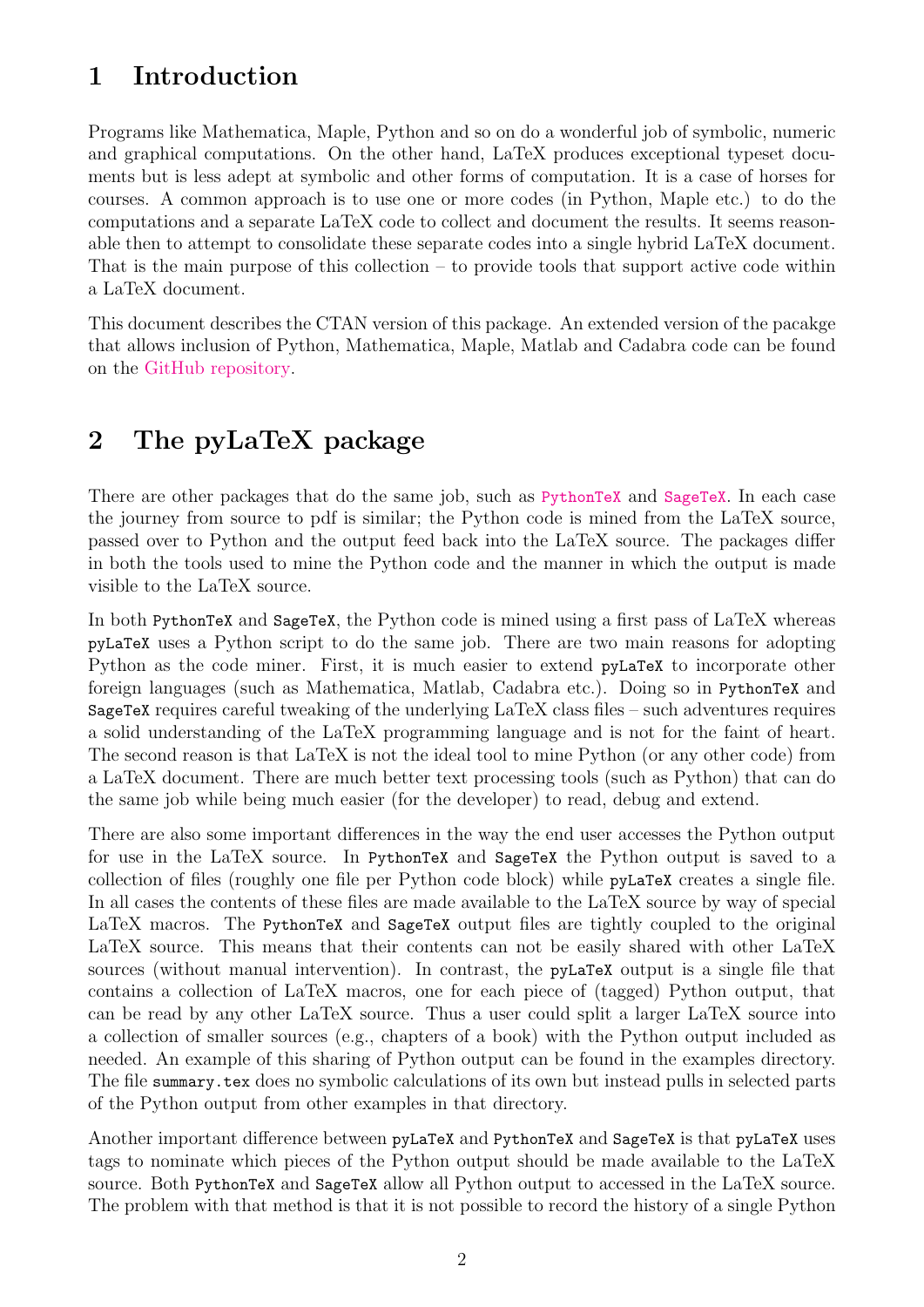expression. For example, if the Python code computes the expression foo five times then only the fifth instance will be seen by LaTeX.

## <span id="page-2-0"></span>3 Requirements

#### <span id="page-2-1"></span>3.1 Latex

The pyLaTeX package draws on a number of latex packages all of which should be available in any recent LaTeX distribution. The examples described in this document were run using the TeXLive-2018 distribution for macOS.

The pyLaTeX package provides both a normal style file, pylatex.sty and a class file pylatex.cls. The preamble to the style file contains the following declarations.

```
\usepackage{comment}
\usepackage{listings}
\usepackage{keyval}
\usepackage{etoolbox}
\usepackage{xcolor}
\usepackage{pymacros}
```
The pymacros package is a key part of the pyLaTeX collection as it defines the core macros for pyLaTeX.

The class file first includes the style file then executes the following statements

```
\usepackage[papersize={297mm,210mm},
            hmargin=2cm,tmargin=1.0cm,bmargin=1.5cm]{geometry}
\usepackage{amsmath}
\usepackage{amssymb}
\usepackage{hyperref}
\usepackage{breqn}
```
The extra packages included in the class file are not essential but have proven useful in many cases and thus are included as a convenient default. Note that the options to the geometry package sets the output to A4 landscape format. This can be changed, either by editing the class file or by including a line like the following somewhere in the preamble of the users document.

```
\geometry{margin=2.0cm,paperheight=25cm}
```
### <span id="page-2-2"></span>3.2 Python

There are no particular requirements on the Python environment in order to use the pyLaTeX package though the examples listed below do require sympy version 1.1.1 or later. The simple measure is that if your embedded Python code can be run in your normal Python environment then that same code should work equally well using pyLaTeX. All of the examples described in this document were run under macOS using the default Apple Python environment (Python 2.7) as well as under the Anaconda 5.2 (Python3.6) environment.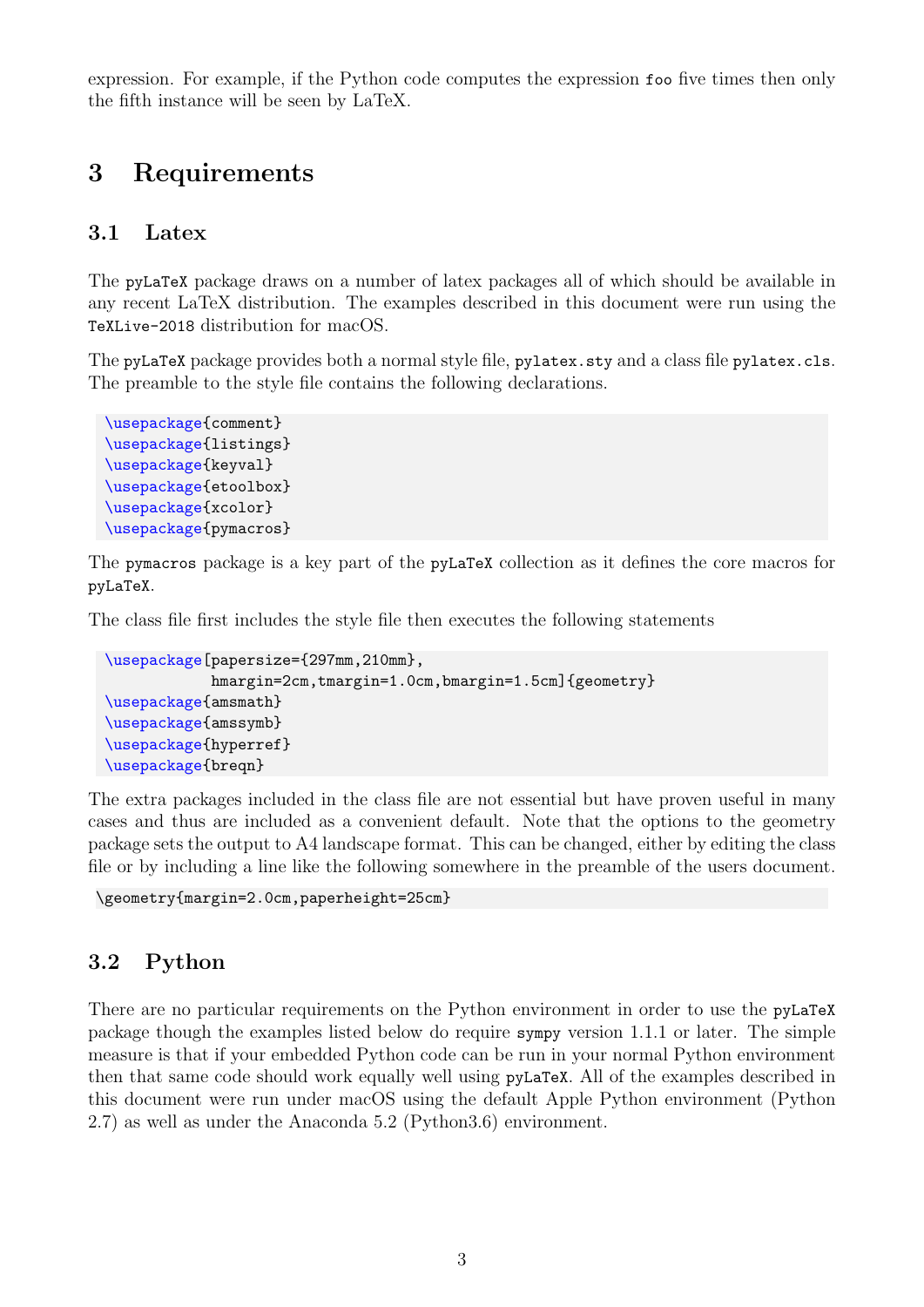## <span id="page-3-0"></span>4 Setup

There is no setup tool as you only have a few files to install. The following files can be found inside the Python directory of the hybrid collection.

shell/pylatex.sh: Copied to anywhere that is visible on your path. python/pypostproc.py: Copied to anywhere that is visible on your path. python/pypreproc.py: Ditto python/merge-tex.py: Ditto latex/pylatex.cls: Copied to anywhere that is visible to LaTeX. latex/pylatex.sty: Ditto latex/pymacros.sty: Ditto

For example, the shell and Python scripts could be copied to \$HOME/local/sh/ while the LaTeX files could be copied to \$HOME/tex/inputs/. Provided those directories are on the appropriate paths (i.e., PATH and TEXINPUTS), that should be all that needs doing.

Note that each of the Python scripts uses the following shebang (i.e., the first line in the file)

#!/usr/local/bin/python3

You may need to change this to match the path to your version of python3.

## <span id="page-3-1"></span>5 Compiling

To compile the file foo.tex use

pylatex.sh -i foo

The pylatex.sh script will call Pyhton and LaTeX as required to produce the pdf output. Along the way a number of intermediate files will be created (most of which will be deleted by default). Using the above command will produce not only the pdf but also foo.pytex. This file contains a list of macros, one for each pyLaTeX tag in foo.tex, that are executed when the pyLaTeX macros such as \py{bah} are called (in this case bah is a tag associated with part of the Python code in the foo.tex source). This same file can also be included in other LaTeX files using \input{foo.pytex}. This makes the Python output from foo.tex available to other LaTeX files.

Executing pylatex.sh with the -h flag will produce the following usage information.

```
usage : pylatex.sh -i file [-I<path to pymacros.sty>]
                            [-P<sub>path to python</sub>] [-s] [-k] [-x] [-h]options : -i file : source file (without .tex extension)
           -I file : full path to pymacros.sty file
           -P path : where to find the Python binary
           -s : silent, don't open the pdf file
           -k : keep all temporary files
           -x : don't call latex
           -h : this help message
example : pylatex.sh -i file -P/usr/local/bin/python
```
The intermediate files produced by the -k option are (excluding the standard LaTeX files)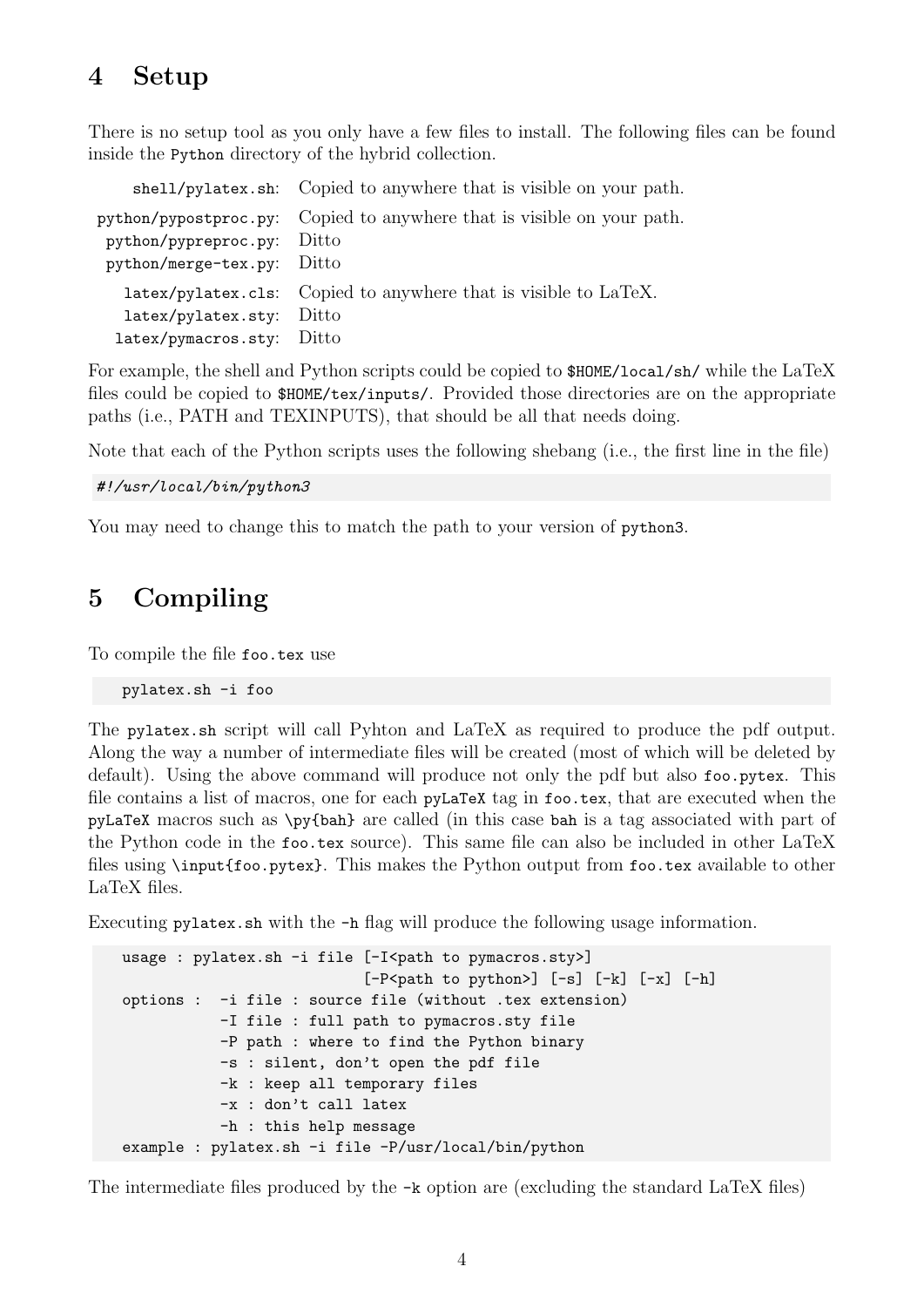| foo.py: A copy of all the Python code stripped bare of (most) tags.           |
|-------------------------------------------------------------------------------|
| foo_.py: Similar to foo.py but with additional Python code to catch Python    |
| output for the pyLaTeX tags.                                                  |
| foo.pyidx: An index of all pyLaTeX tags.                                      |
| foo.pytex: A set of macros, one for each tag, expanding to the Python output. |
| foo.pytxt: The raw Python output from foo_.py.                                |

The -k option is useful in cases where there is a bug in the users Python code. This option will force pylatex.sh to retain all intermediate files, in particular the mined Python code foo.py. This file can then be debugged and in turn the original LaTeX source can be corrected.

The -I option can be used in cases where the output from foo.tex is intended for use in other LaTeX sources that do not use the pyLaTeX style file pylatex.sty. This could be useful for sharing results with colleagues who have not installed the **pyLaTeX** package or when submitting a paper to a journal. The nett effect of the -I option is to prepend the foo.pytex file with the LaTeX definitions for all of the pyLaTeX macros. Another approach would be to not use the  $-I$ but share both the foo.pytex and pymacros.sty file with colleagues or journals.

The only files that must be kept are foo.tex (obviously) and foo.pytex. This pair of files alone is sufficient for successful execution of LaTeX. The file foo.pytex only needs to be recreated (using pylatex.sh) when changes have been made to the Python code in foo.tex.

It is important to note that the Python code mined from the LaTeX source will be written to a single file. Thus it is important that all parts of this file interact harmoniously. If there is any possibility that one part of the (combined) code may adversely effect other parts then some action must be taken. One solution is to use language features of Python to avoid the clash, such as placing conflicting code in separate functions. Another solution is to move the conflicting code to separate LaTeX documents, run pylatex.sh over each document, then include the results in the original LaTeX source using \input on the corresponding .pytex files.

### <span id="page-4-0"></span>5.1 Caution

Be very careful – each of the above named temporary files will overwrite any existing files of the same name. An easy road to disaster lies this way. Suppose you have an existing Python file named foo.py and suppose you wish to catch its output for later use in some other LaTeX document. You might start by creating a wrapper file, foo.tex, such as the following

```
\documentclass[12pt]{pylatex}
\begin{document}
   \begin{python}
      \Input{foo.py}
   \end{python}
\end{document}
```
The pylatex.sh will expand the \Input{foo.py} command to include the contents of foo.py. No damage done – so far. But now  $\not$ y latex.sh will read the newly merged file and will create its own version of foo.py without any of the pyLaTeX tags. Thus any subsequent processing of foo.tex will not capture any Python output – because all of the Python tags have been deleted.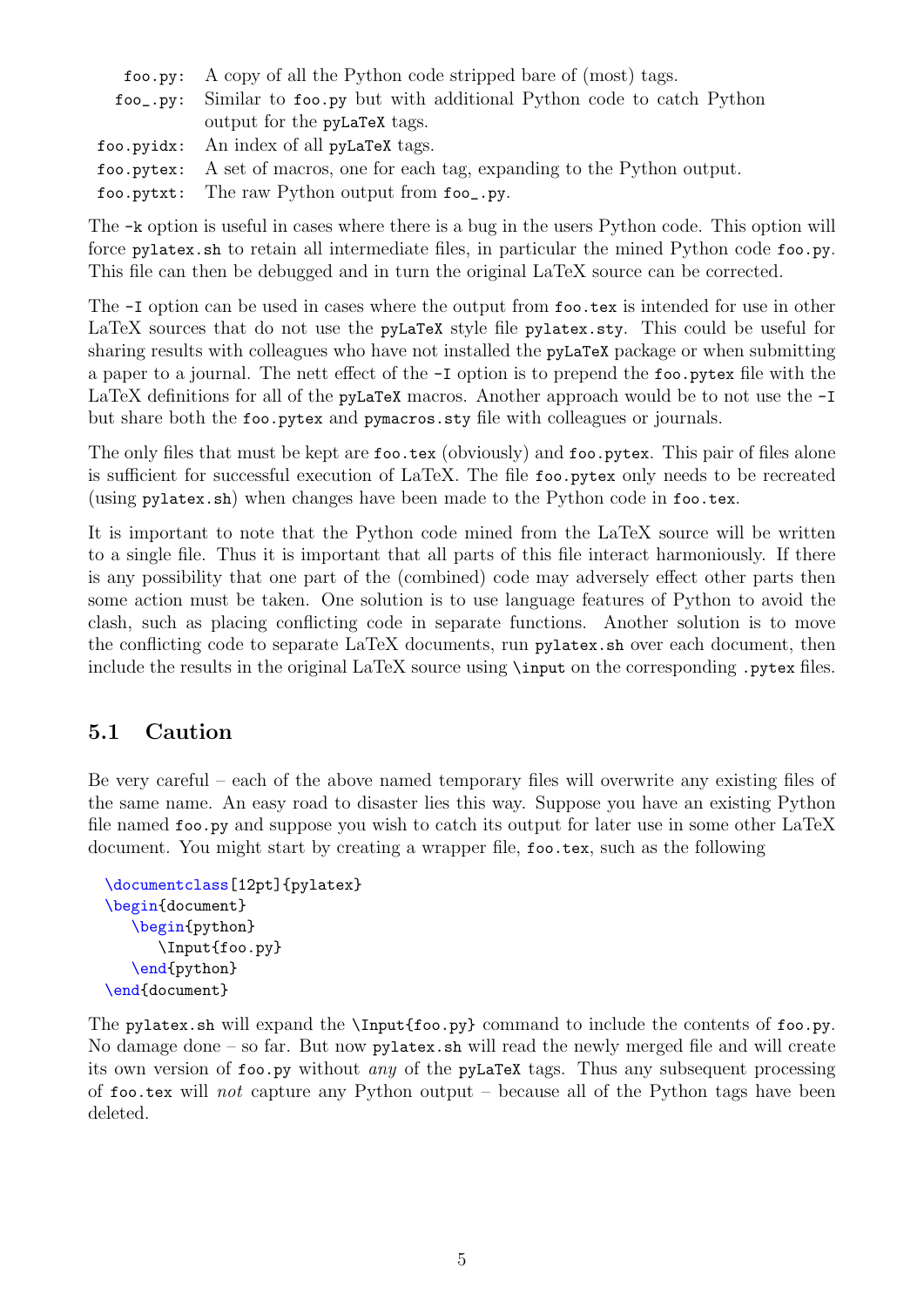## <span id="page-5-0"></span>5.2 The pypreproc.py and pypostproc.py scripts

The job of the pypreproc.py script is to harvest the Python code from the LaTeX source. For a source named foo.tex the script could be run using

pypreproc.py -i foo

This will produce  ${\tt foo.py}$ ,  ${\tt foo\_py}$  and  ${\tt foo.py}$  is. The file  ${\tt foo.py}$  is an almost $^1$  $^1$  exact copy of the active Python code while foo\_.py is a version of foo.py containing extra Python commands to catch the nominated Python output. This file is passed to Python to create the foo.pytxt file which in turn is passed to pypostproc.py using

pypostproc.py -i foo

which should create the foo.pytex file.

The pre and post processor scripts, pypreproc.py and pypreproc.py, would rarely be used on their own. Though if something fails in the execution of the pylatex.sh script it might prove useful to run these scripts on their own. Bug reports are always welcome (working on the time proven axiom that no code is ever bug free).

### <span id="page-5-1"></span>5.3 The merge-tex.py script

A common practice when writing LaTeX documents is to use a driver file to pull in other smaller LaTeX documents (e.g., a driver for a book could pull in the chapters as separate documents). Each of the chapters could contain some active Python code – so how can such code be made visible to the Python preprocessor pypreproc.py? That is the job of the merge-tex.py script. It will read each file and copy the contents to a single merged file (named .merged.tex). This file is then read by pypreproc.py. Not all included files will contain active Python code so merge-tex.py only looks for lines like \Input{foo.tex}. Other files included using \input or \include are ignored by merge-tex.py. Thus the .merged.tex need not be a faithful copy of the original source – but that is not a problem since  $\mathbf{I}$  merged.tex exists solely for pypreproc.py to harvest the active code after which it is no longer used.

The merge-tex.py script is language agnostic – all it does is read its input and respond to any \Input lines. If the input file is foo.tex then a merged file bah.tex can be created using

merge-tex.py -i foo.tex -o bah.tex

Note that the .tex file extensions *are* required (unlike pypreproc.py and pypostproc.py).

Note also that merge-tex.py will follow nested files up to 10 deep.

## <span id="page-5-2"></span>6 Usage

Using pyLaTeX entails the addition of user defined tags, in the form of Python comments, within the LaTeX source. These tags serve to connect the Python output to the LaTeX source. A typical example is shown in the following code.

<span id="page-5-3"></span><sup>&</sup>lt;sup>1</sup>It may retain a few comments.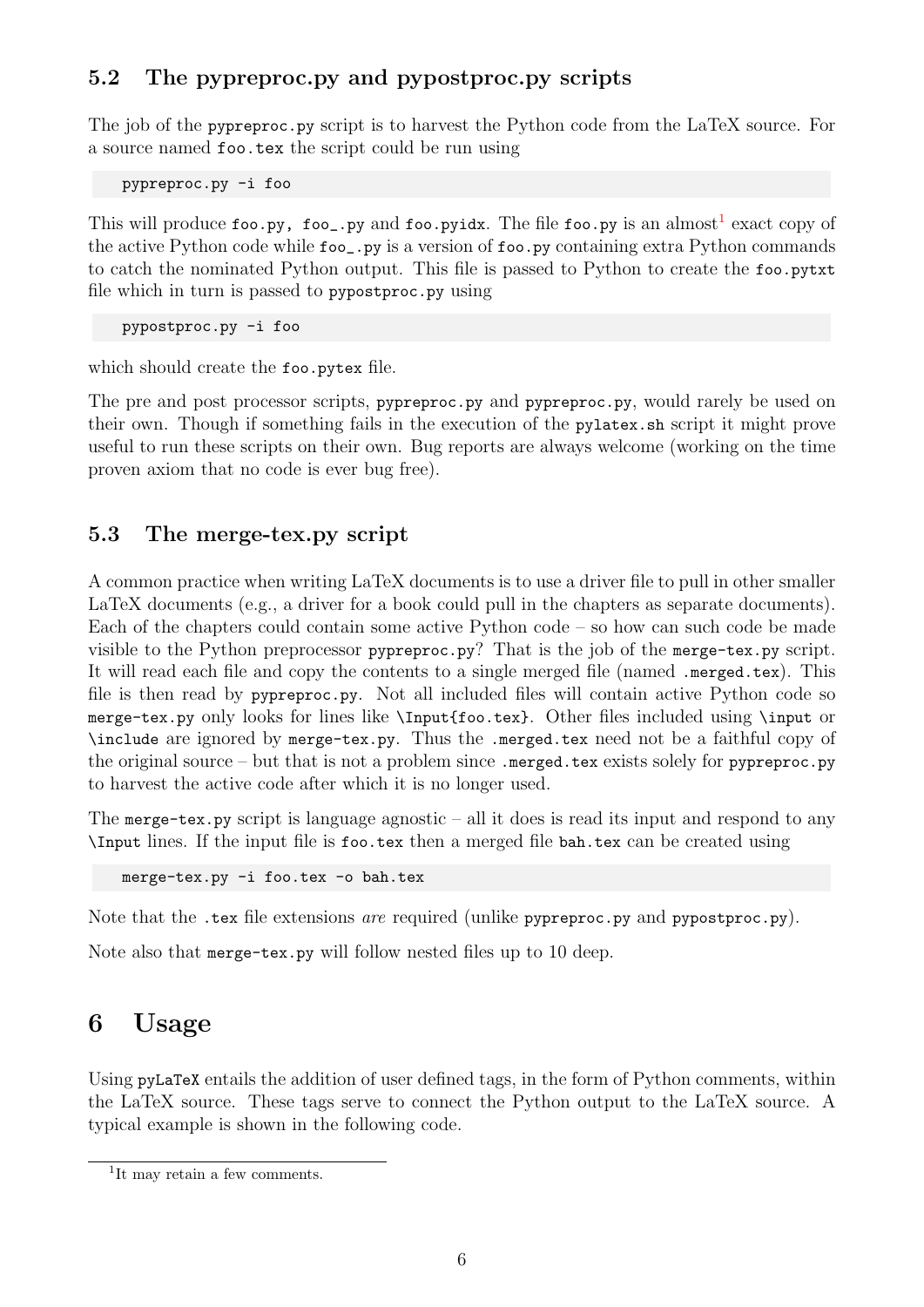```
\documentclass[12pt]{pylatex}
\begin{document}
  \begin{python}
     from sympy import *
     x = Symbol('x')
     ans = exp(-x) # py (ans.01, ans)
     taylor = ans.series(x, 0, 4) # py (ans.02, taylor)taylor = ans.series(x, 0, 8) # py (ans.03, taylor)\end{python}
  \begin{align*}
     \&\py*{\ans.01}\\\\&\py*\{ans.02\}\\&\py*{ans.03}\end{align*}
\end{document}
```
This will lead to a pdf file that contains not just the Python output but also, for reference, a copy of the Python source (though this can be suppressed, see the section [below](#page-9-4) on customisation).

```
from sympy import *
x = \text{Symbol}('x')ans = exp(-x) # py (ans.01, ans)taylor = ans.series(x, 0, 4) # py (ans.02, taylor)
taylor = ans.series(x, 0, 8) # py ans.03, taylor)ans.01 := e^{-x}ans.02 := 1 - x + \frac{x^2}{2}2
                                     -\frac{x^3}{6}6
                                           + O (x^4)ans.03 := 1 - x + \frac{x^2}{2}2
                                     -\frac{x^3}{6}6
                                           +x^424
                                                 -\frac{x^5}{10}120
                                                         +x^6720
                                                                -\frac{x^7}{504}5040
                                                                         + \mathcal{O}(x^8)
```
The key elements to note are the pyLaTeX tags (e.g., py(ans.01,ans)) and the Python environment block. The tags are always part of a Python comment and are always of the form py(foo,bah) where bah is a Python symbol (or any printable entity) and foo is the tag (later used in the LaTeX source). The pyLaTeX tag can be any string of characters from the set a-zA-Z0-9. . In the above example there are three tags, ans.01, ans.02 and ans.03. The dot postfix is not essential but it provides a simple way to record a sequence of Python outputs. These tags are used later in the body of the LaTeX code and are accessed in the above example using the pyLaTeX macro \py. This macro takes just one argument namely the corresponding pyLaTeX tag. The macro \py{foo} will expand to the Python output for the tag foo. Other macros are provided such as  $\py*$  (foo) which will expand to foo := followed by the Python output. The full set of macros are described in the section [LaTeX macros.](#page-8-1)

The pyLaTeX tags can be placed anywhere within the Python block. In the above example the tags were placed on the same line as the Python code. This is just for aesthetic effect – they could equally well have been located on following lines. The pyLaTeX tags should be unique within the LaTeX file. If the same tag name is used more than once the output associated with that tag will be from the last instance of that tag.

Note that the pypreproc.py script will interpret  $py(foo)$  as a shorthand for  $py(foo, foo)$ .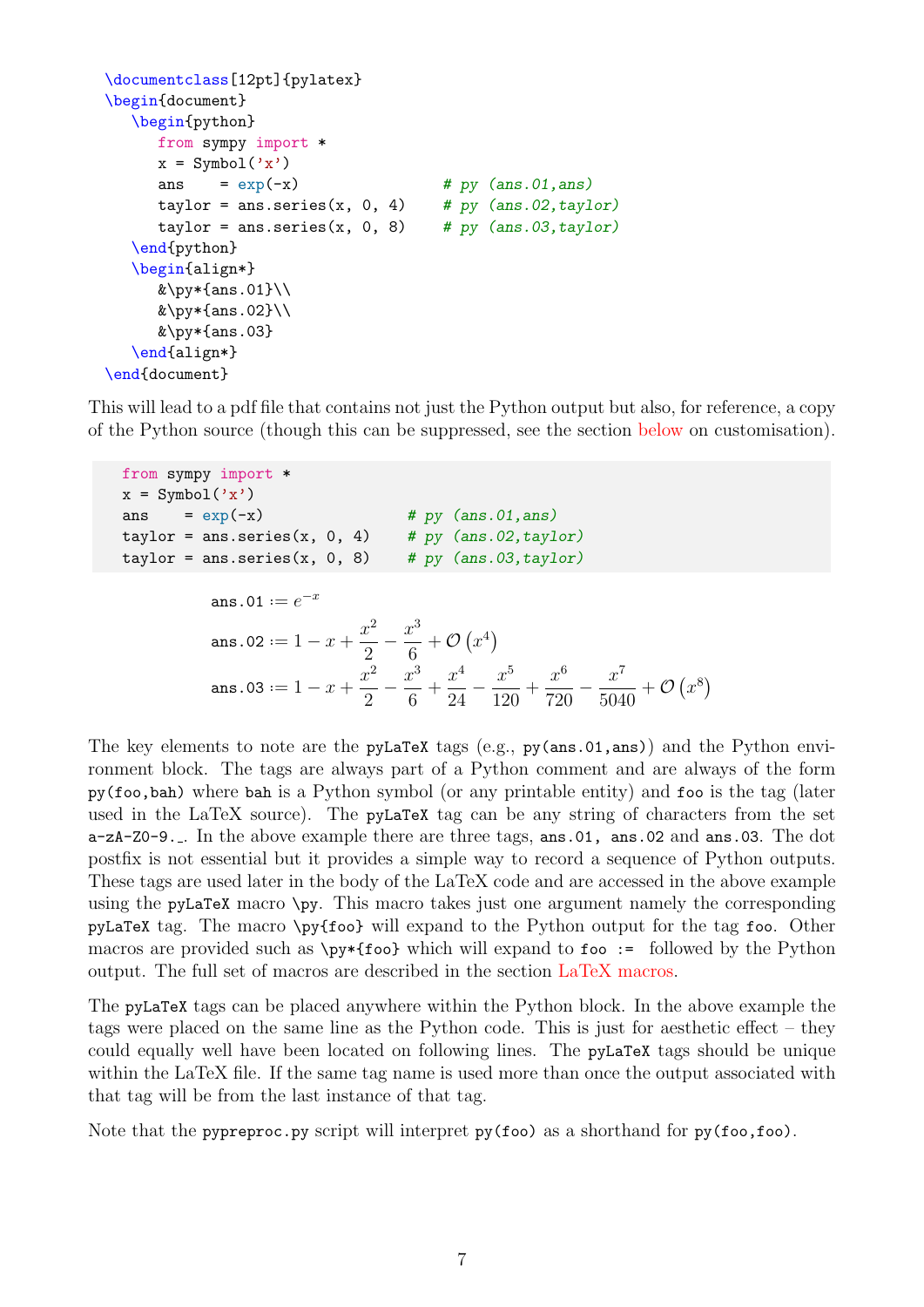## <span id="page-7-0"></span>6.1 Undefined tags

If any of the pyLaTeX macros are called for a tag that was not defined then (??) will be printed. Note that this may cause a LaTeX syntax error when the (??) appears in an unexpected context (e.g., in cases where the output of  $\psi$  was expected to expand to one or more  $\setminus \$ s).

### <span id="page-7-1"></span>6.2 Tagged blocks

There is a second form of tag, known as a tagged block, in which a block of Python code is enclosed in a matching  $\#$  pyBeg(foo),  $\#$  pyEnd(foo) pair. An example of a tagged block can be seen in the following code. The tag is given the name Pascal and can be accessed in the LaTeX code using any of the pyLaTeX macros, in this case \py. The intention of tagged blocks is that they can be used to capture any Python output generated within the tagged block (except the output that is caught by simple tags such as shown in the previous example).

Here is a short example<sup>[2](#page-7-2)</sup> that demonstrates the use of a single tagged block.

```
\documentclass[12pt]{pylatex}
\begin{document}
   \begin{python}
      def build(n):
          if n == 0:
             return [1]
          else:
             P = \text{build}(n-1)return [1] + [P[i]+P[i+1] for i in range(n-1)] + [1]def display(n):
          for i in range(n):
               ans = ""
               for j in range(0,len(build(i))):
                  ans = ans + "\m{\mathbf{u} + \text{str}(build(i)[i]) + "}"
               print (ans+"\cr")
      # pyBeg (Pascal)
      display(7)
      # pyEnd (Pascal)
   \end{python}
   \def\m#1{\hbox to 1cm{\hfill #1\hfill}}
   \halign{\hbox to \textwidth{\hfill#\hfill}\cr\py{Pascal}}
\end{document}
```
<span id="page-7-2"></span><sup>&</sup>lt;sup>2</sup>This example is very *inefficient* as it uses recursive calls for *every* element in the table.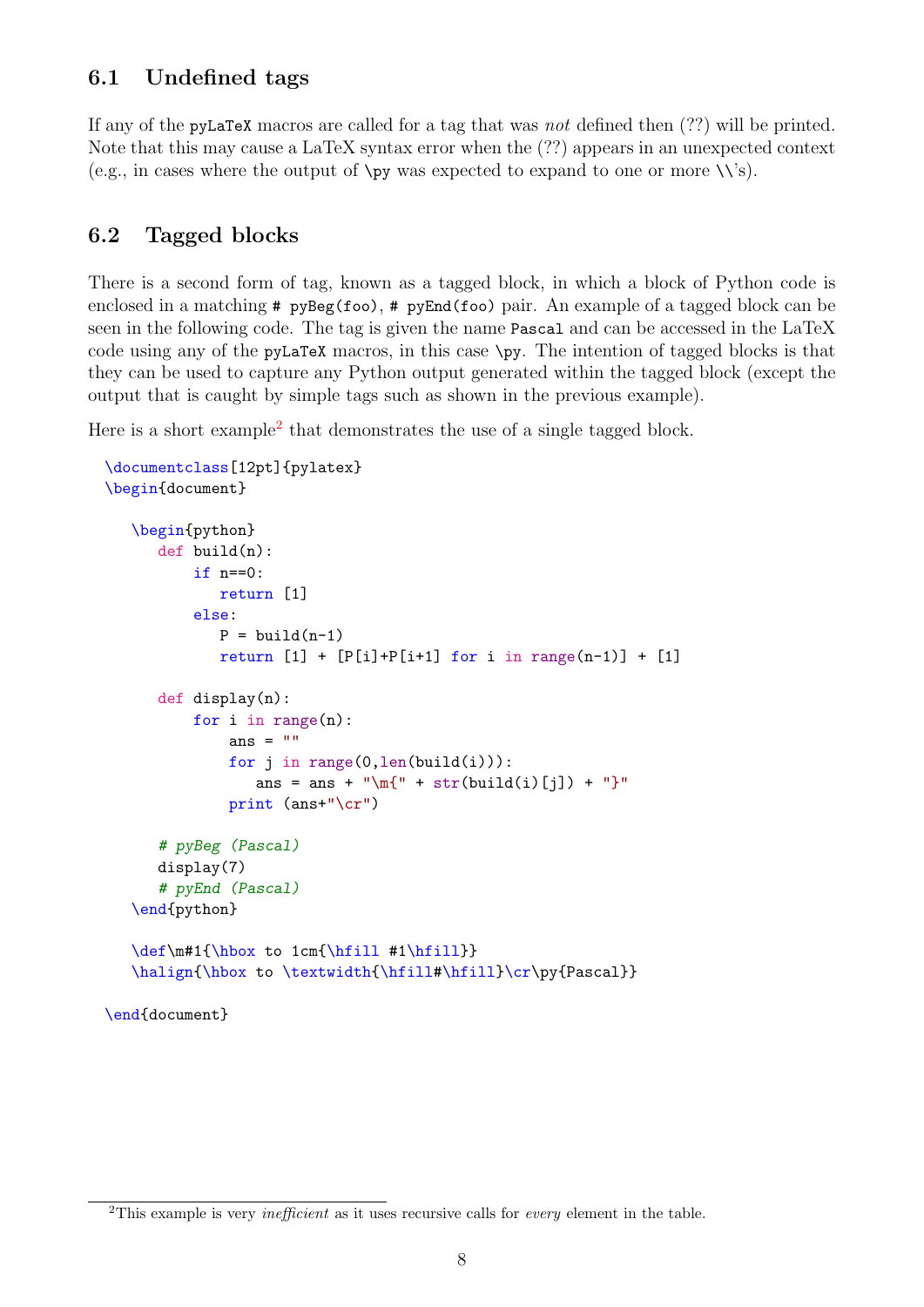The output of the above code (excluding the echoed Python code) is Pascal's triangle (as expected).

1 1 1 1 2 1 1 3 3 1 1 4 6 4 1 1 5 10 10 5 1 1 6 15 20 15 6 1

All Python code must be contained within the Python environment block, i.e., within a \begin{python} ... \end{python} pair. There is no facility to allow inline execution of Python code (though this is allowed in other packages, notably PythonTeX). The reason for taking this approach was to force a clear separation between native LaTex code and active Python blocks. This makes it easier to locate the Python code. If an inline calculation is needed then it is a simple matter of including the Python code in a Python block and using a tag to catch and display the result.

Tagged blocks can be nested (though it is not clear what use this might serve) and they can contain simple tags. The simple tags will always take priority over tagged blocks in capturing Python output. Tagged blocks should respect the usual rules of begin-end blocks – they can nested but they must not overlap. The Python pre and post processors (within the pylatex.sh script) will report errors when tagged blocks are not properly structured (i.e., overlapping, unmatched pyBeg/pyEnd items etc.).

#### <span id="page-8-0"></span>6.3 LaTeX macros

<span id="page-8-1"></span>The pyLaTeX package provides a number commands for typesetting tagged expressions.

|  |  |  | \py{foo} Display the value of foo without any additional decorations. |
|--|--|--|-----------------------------------------------------------------------|
|  |  |  |                                                                       |

- $\py*{foo}$  Similar to  $\py{foo}$  but adds foo: = immediately to the left of foo.
- $\Py{foo}$  Display the value of foo and set the equation tag to be (foo). Since this macro creates its own equation tag it should not be used in any maths environment that also creates an equation tag (e.g., align, equation etc.) It can not be used in any of the breqn environments (breqn will report a package error).
- \Py\*[bah]{foo} Use this version of \Py{foo} in any of the (starred) breqn environments. The optional argument [bah] specifies the spacing between the end of foo and the right hand edge of the tag. The default is [\hfill] which forces the tag to the far right.
- \Dmath[bah]{foo} This is a shortcut for the dmath environment. The optional and required arguments of \Dmath[bah]{foo} are passed onto the dmath environment. See page  $(14)$  for an example.
- \Dmath\*[bah]{foo} This is similar to \Dmath[bah]{foo} but with the one small change that it applies to the dmath\* environment.
	- \ttTag{foo} This is a simple macro that typesets a tag name such as foo in a small typewriter font enclosed in matching parenthesis, e.g., (foo).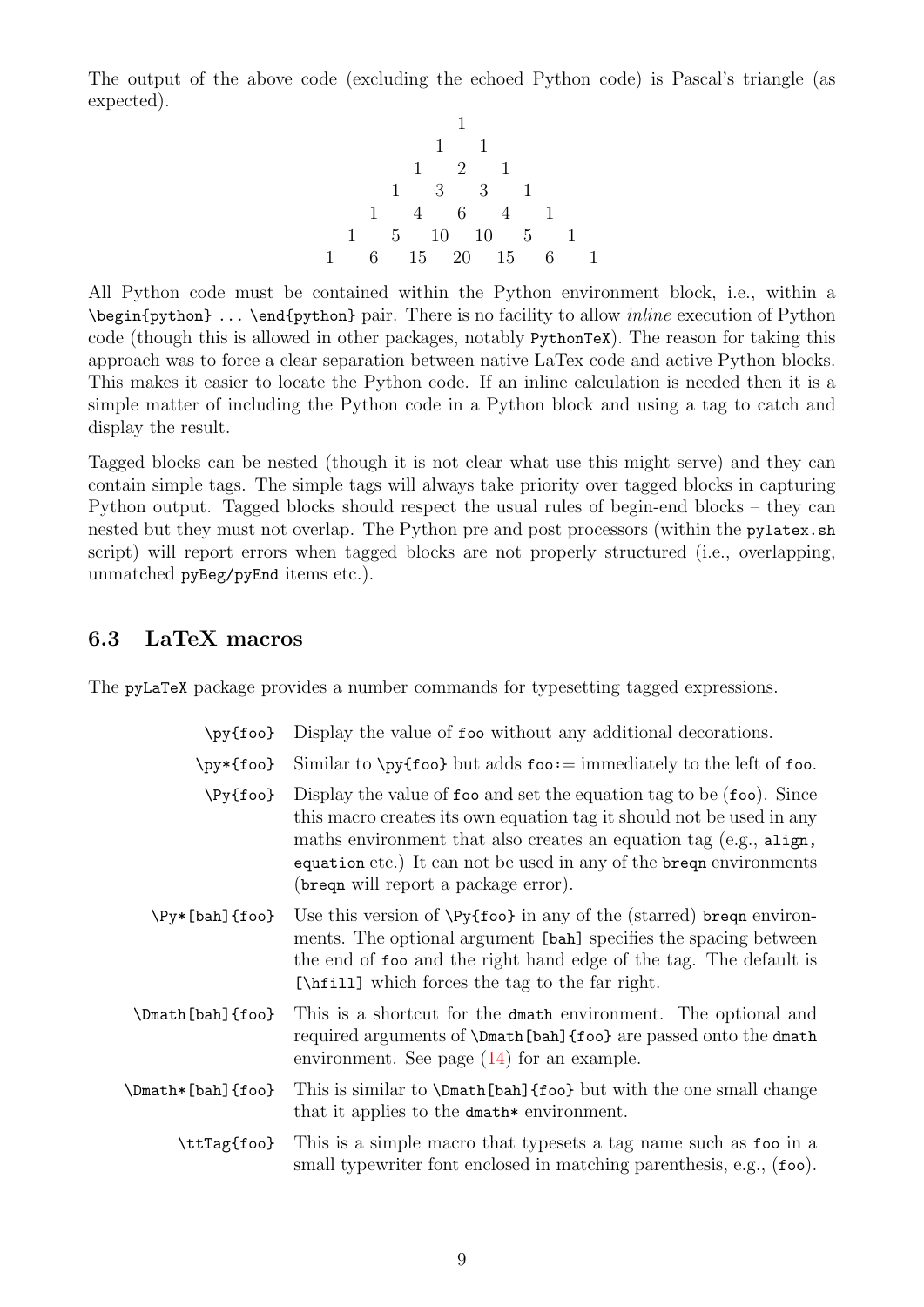\PySetup{key=value} This command takes one argument in the form of a key=value pair. Its purpose is to set global options for the following Python blocks. The current list of options is limited to one key with three values. These are described in the following section.

### <span id="page-9-0"></span>6.4 Custom formats

<span id="page-9-4"></span>The pyLaTeX package allows for some minor customisation of the formatting of the Python code. The macro \PySetup can be used to set the preferred options using key-value pairs. There is only one key as described in the following table.

| action=show | Make the Python code visible and active (i.e., cancel the hide and<br>verbatim actions).            |
|-------------|-----------------------------------------------------------------------------------------------------|
|             | action=hide Hide the python code but still allow the Python code to be active.                      |
|             | action=verbatim This will make the Python code inactive (i.e., it will not be passed<br>to Python). |

Multiple calls to \PySetup can be made and apply to all subsequent Python environments or until changed by a later call to \PySetup. The default value is action=show.

The pyLaTeX package uses the listings package which allows further formatting changes to be made. For example, to add line numbers and a shaded background to the Python code use

```
\lstset{numbers=left,backgroundcolor=\color{lightgrey}}
```
Many other options are available, see the listings documentation for full details.

### <span id="page-9-1"></span>6.5 Python indentation

Python has very strict (but simple) indentation rules that must be observed not only within a single Python block but across all Python blocks. Why? Because all of the Python blocks will be collected into a separate single Python code and that code must observe the Python indentation rules.

### <span id="page-9-2"></span>6.6 Error reporting

None of the packages in this collection treat errors from the active code with any degree of aplomb – at best they report that an error occurred, at worst they silently ignore the error leaving pdflatex to pick up the pieces. This is far from ideal. If in doubt, run the main script  $(e.g.,\text{ pylatex.sh})$  using the  $-k$  -x command line options then inspect the file foo.pytxt for any errors. If there are errors then you can debug the extracted code foo.py later returning the corrected code back to the LaTeX source foo.tex.

### <span id="page-9-3"></span>6.7 Matplotlib and macOS

There is a well known issue when using Matplotlib on macOS where some Matplotlib codes may fail. The [Matplotlib documentation](https://matplotlib.org/faq/osx_framework.html) provides a number of suggestions including to use pythonw rather than python. For such cases use the -P flag to set the path to the pythonw command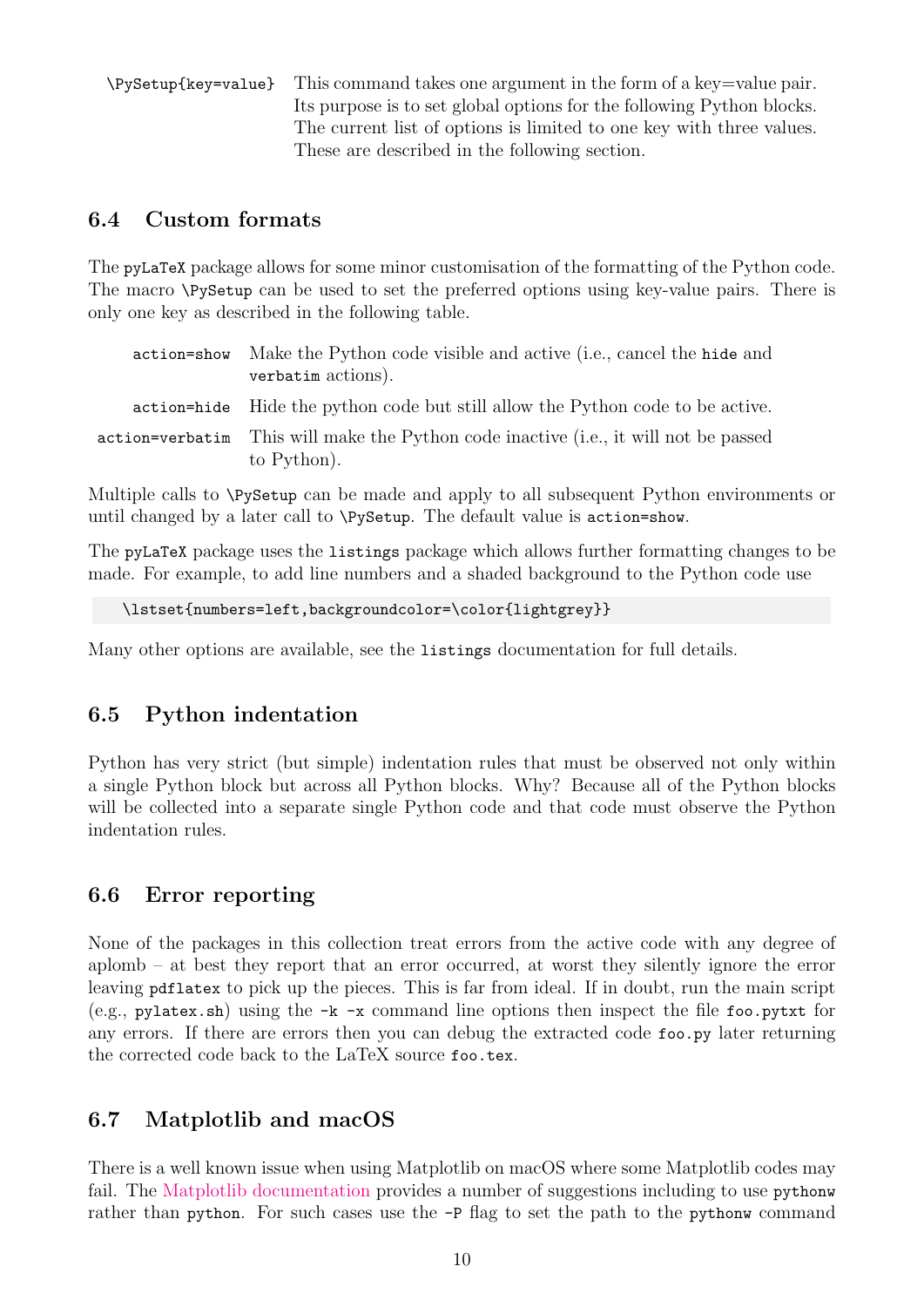when invoking the pylatex.sh. This has been tried and tested under the Anaconda Python3 environment for macOS.

## <span id="page-10-0"></span>7 Examples

The examples directory contains a small collection of complete pyLaTeX codes that showcase the various features of the pyLaTeX package. The Python source contains inline comments that result in long lines of text that do not comfortably fit on an A4 page in portrait mode. Thus most of the examples have been formatted in A4 landscape mode (this is the default setting for the pyLaTeX class). Consequently it is not practical to include those examples in this file. The following table provides a very brief summary of each example (with hyperlinks to the corresponding pdf's in ../python/examples/).

| Example 1:  | This is a collection of basic mathematical computations. It contains exam-<br>ples of simple tags and tagged blocks.                                                   |  |  |  |  |
|-------------|------------------------------------------------------------------------------------------------------------------------------------------------------------------------|--|--|--|--|
| Example 2:  | This is the first of two examples drawn from the PythonTeX website (here).<br>It shows a nice example of using a tagged block.                                         |  |  |  |  |
| Example 3:  | This is the second example taken from the PythonTeX website (here). It<br>shows a step-by-step computation of a simple triple integral.                                |  |  |  |  |
| Example 4:  | This example shows how Matplotlib and friends can be used to construct a<br>simple xy-plot.                                                                            |  |  |  |  |
| Example 5:  | This example shows how problems with the placement of equation tags can<br>be resolved by careful choice of the optional argument to $\Py*$ .                          |  |  |  |  |
| Example $6$ | This is a simple example that uses Python to compute the first few iterations<br>of a Newton-Raphson method.                                                           |  |  |  |  |
| Example 7:  | This example contains a single tag-block. It captures basic system data.                                                                                               |  |  |  |  |
| Example 8:  | This example shows how to completely hide the Python code as well a trick<br>for hiding just the tags.                                                                 |  |  |  |  |
| Example 9:  | This example is a proof of concept example. It shows one approach for<br>passing LaTeX information to the Python code. The code is not elegant but<br>it does the job. |  |  |  |  |
| Summary:    | There is no Python code in this example. Instead, the results from the above<br>examples are included by inputting the corresponding . pytex file.                     |  |  |  |  |

## <span id="page-10-1"></span>8 Splitting long lines using breqn

On some occasions the output from a computation may be too long to fit comfortably on one line. In such cases some form of line splitting is required. A less than ideal approach is to manually edit the output by inserting carefully chosen line breaks. Not only is this approach tedious and inelegant it also requires the line breaks to be reset whenever the document format is changed (e.g., from A4 to letter size) or when some of the computations are changed (e.g., showing twice as many terms in a series expansion).

A better approach is to use the breqn package which uses sophisticated algorithms to find good line breaks with minimal input from the user. In many cases breqn will produce an acceptable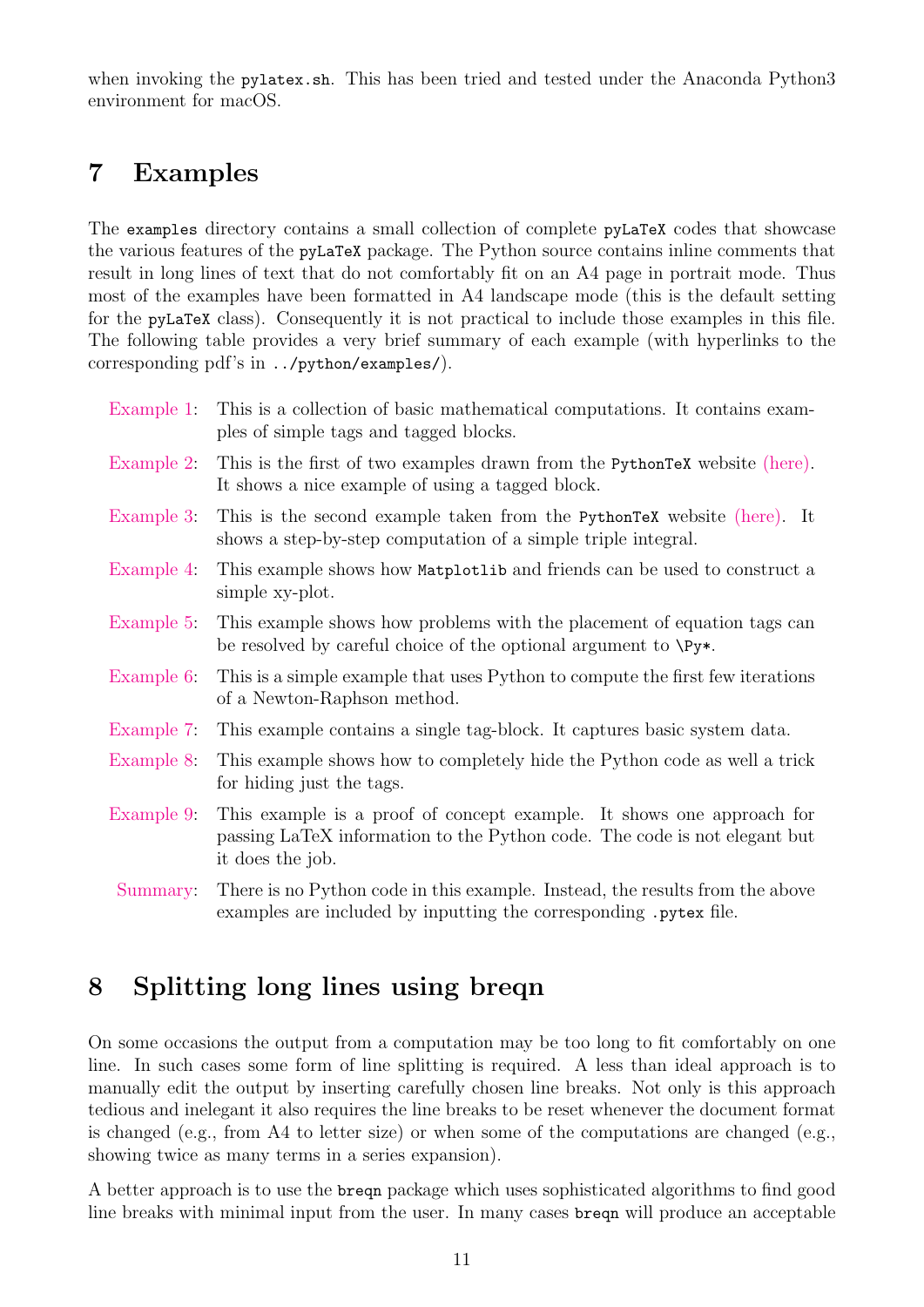output. But it is not without its own limitations<sup>[3](#page-11-0)</sup> as some of the following examples will demonstrate. The fact is that there are no algorithms that will guarantee prefect line splitting as there will always be some subjective element in what constitutes a good line break. The following series of examples are intended as guide of what to expect when using breqn and also to demonstrate some possible remedies.

Here is a simple example based on a truncated Taylor series expansion of  $1/(1+x)$  around  $x=0.$ 

```
1 from sympy import *
2 x = \text{Symbol}('x')3 \text{ ans} = 1/(1+x) # py (fun, ans)
4 taylor = ans.series(x, 0, 6) # py (ans.101, taylor)
5 taylor = ans.series(x, 0, 9) # py (ans.102, taylor)
6 taylor = ans.series(x, 0, 12) # py (ans.103, taylor)
\tau taylor = ans.series(x, 0, 15) # py (ans.104, taylor)
   taylor = ans.series(x, 0, 30) # py (ans. 105, taylor)
```
For an expansion with only a handful of terms the usual align environment produces an acceptable output as demonstrated in the following code and output.

```
\begin{align*}
  \py{fun} &= \py {ans.101}\tag{\ttTag{ans.101}}\\
          k = \py \{ans.102\}\tag{ans.102}k = \py \{ans.103\}\tag{5.103}\end{align*}
```

$$
\frac{1}{x+1} = 1 - x + x^2 - x^3 + x^4 - x^5 + \mathcal{O}(x^6)
$$
 (ans.101)

$$
= 1 - x + x2 - x3 + x4 - x5 + x6 - x7 + x8 + \mathcal{O}(x9)
$$
 (ans. 102)

$$
= 1 - x + x^2 - x^3 + x^4 - x^5 + x^6 - x^7 + x^8 - x^9 + x^{10} - x^{11} + \mathcal{O} (x^{12}) \qquad \text{(ans. 103)}
$$

In this and the following examples the equation tags have been explicitly matched to the corresponding sympy expressions. This makes it somewhat easier to follow the progress of a computation. The normal equation numbering (e.g.,  $(1)$ ,  $(2)$  etc.) can be recovered by deleting the calls to  $\tag{1..}$ . The  $\text{trTag macro, defined in the pyLaTeX package, does as its name}$ suggests – typesets the tag in the  $\tt \tilde{t}$  font.

The above works well for short expressions but for longer expressions it is much better to use the breqn package. The key points to note in the following example are the use of the dmath environment and the manner in which the equation tags have been set.

```
\usepackage{breqn}
...
\begin{dmath}[number={\ttTag{ans.105}}]
   \py {fun} = \py {ans.105}
\end{dmath}
```
<span id="page-11-0"></span><sup>3</sup>The breqn documentation does note that it is a work in progress.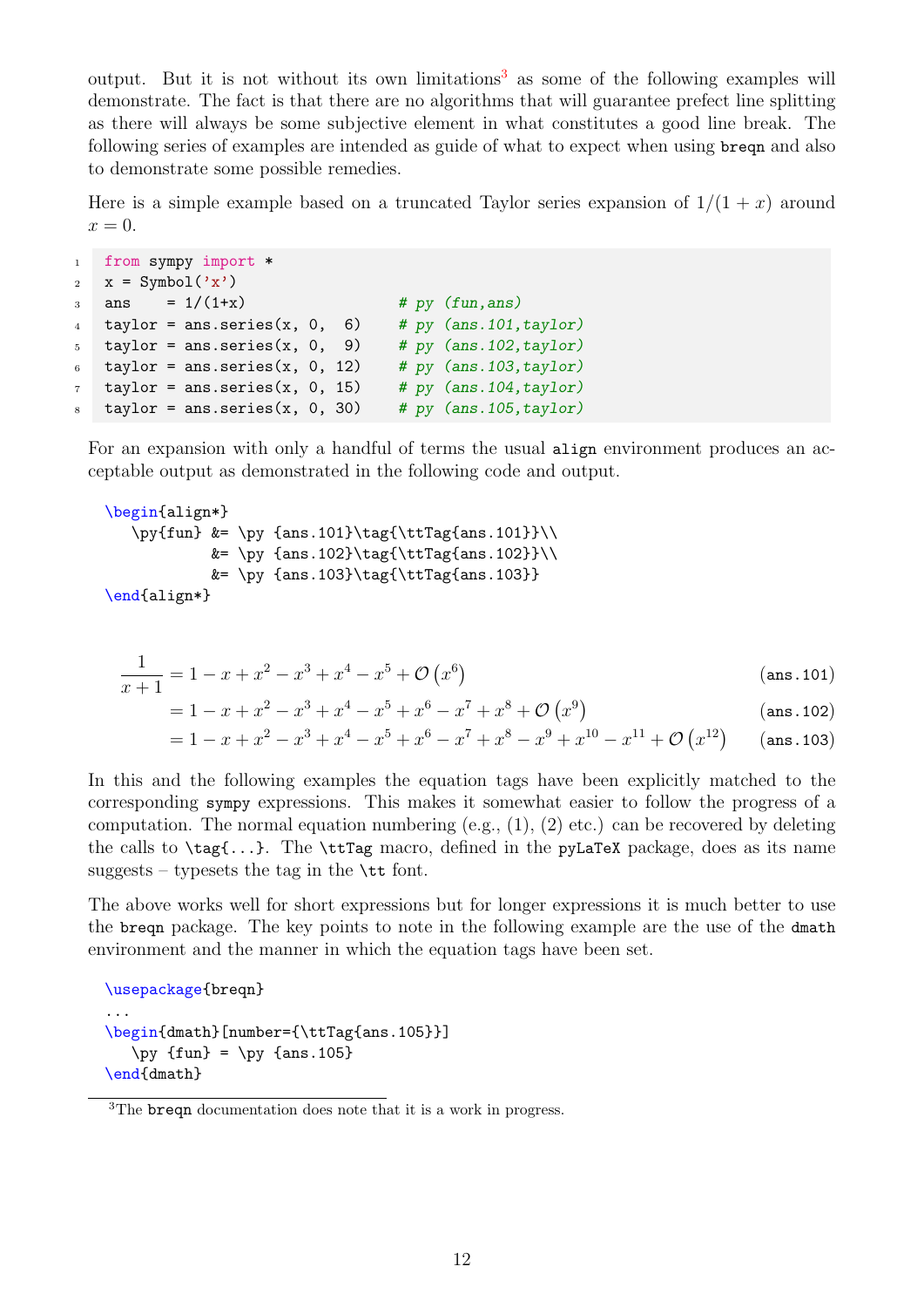The corresponding output is

$$
\frac{1}{x+1} = 1 - x + x^2 - x^3 + x^4 - x^5 + x^6 - x^7 + x^8 - x^9 + x^{10} - x^{11} + x^{12} - x^{13} + x^{14} - x^{15} + x^{16}
$$

$$
- x^{17} + x^{18} - x^{19} + x^{20} - x^{21} + x^{22} - x^{23} + x^{24} - x^{25} + x^{26} - x^{27} + x^{28} - x^{29} + \mathcal{O} (x^{30})
$$
(ans.105)

The dmath environment is one of a number environments provided by the breqn package. Its job is to chose sensible line breaks that produce a pleasant output (though what constitutes pleasant may be up for debate). Note that all of the breque environments do not support the  $\tau$  macro for setting equation tags. The only way to do so is through the number={...} optional argument as shown in the above example. To suppress the equation label use the dmath\* environment.

<span id="page-12-0"></span>Note: This sentence may seem out of place but its purpose is to demonstrate a claim made later is this documentation that, with a suitably modified label macro, the hyperref package can be used to jump to the correct page when clicking on a hyperlink for an equation. For example, clicking on this link (ans. 105) should take us to page [15.](#page-14-3) But now, back to the main discussion.

The breqn package also provides a dgroup environment. This can be used to group a sequence of dmath environments to align the output on a targeted symbol (usually the first equals sign). Here is a short example

```
1 \begin{dgroup}
```

```
2 \begin{dmath}[number={\ttTag{ans.103}}] \py {fun} = \py {ans.103} \end{dmath}
3 \begin{dmath}[number={\ttTag{ans.104}}] {} = \py {ans.104} \end{dmath}
4 \begin{dmath}[number={\ttTag{ans.105}}] {} {} = \py {ans.105} \end{dmath}
5 \end{dgroup}
```
and here is the corresponding output

$$
\frac{1}{x+1} = 1 - x + x^2 - x^3 + x^4 - x^5 + x^6 - x^7 + x^8 - x^9 + x^{10} - x^{11} + \mathcal{O} (x^{12}) \quad \text{(ans.103)}
$$
\n
$$
= 1 - x + x^2 - x^3 + x^4 - x^5 + x^6 - x^7 + x^8 - x^9 + x^{10} - x^{11} + x^{12} - x^{13} + x^{14} + \mathcal{O} (x^{15})
$$
\n
$$
= 1 - x + x^2 - x^3 + x^4 - x^5 + x^6 - x^7 + x^8 - x^9 + x^{10} - x^{11} + x^{12} - x^{13} + x^{14} - \left(\frac{\mathbf{a} \cdot \mathbf{a}}{2}\right) + \left(\frac{\mathbf{a} \cdot \mathbf{a}}{2}\right) + \left(\frac{\mathbf{a} \cdot \mathbf{a}}{2}\right) + \left(\frac{\mathbf{a} \cdot \mathbf{a}}{2}\right) + \left(\frac{\mathbf{a} \cdot \mathbf{a}}{2}\right) + \left(\frac{\mathbf{a} \cdot \mathbf{a}}{2}\right) + \left(\frac{\mathbf{a} \cdot \mathbf{a}}{2}\right) + \left(\frac{\mathbf{a} \cdot \mathbf{a}}{2}\right) + \left(\frac{\mathbf{a} \cdot \mathbf{a}}{2}\right) + \left(\frac{\mathbf{a} \cdot \mathbf{a}}{2}\right) + \left(\frac{\mathbf{a} \cdot \mathbf{a}}{2}\right) + \left(\frac{\mathbf{a} \cdot \mathbf{a}}{2}\right) + \left(\frac{\mathbf{a} \cdot \mathbf{a}}{2}\right) + \left(\frac{\mathbf{a} \cdot \mathbf{a}}{2}\right) + \left(\frac{\mathbf{a} \cdot \mathbf{a}}{2}\right) + \left(\frac{\mathbf{a} \cdot \mathbf{a}}{2}\right) + \left(\frac{\mathbf{a} \cdot \mathbf{a}}{2}\right) + \left(\frac{\mathbf{a} \cdot \mathbf{a}}{2}\right) + \left(\frac{\mathbf{a} \cdot \mathbf{a}}{2}\right) + \left(\frac{\mathbf{a} \cdot \mathbf{a}}{2}\right) + \left(\frac{\mathbf{a} \cdot \mathbf{a}}{2}\right) + \left(\frac{\mathbf
$$

There are a few points to be made here. First is the less then ideal placement of tags. Second is the somewhat ungainly syntax. Both of these points will be discussed in more detail shortly. Next, notice the {} preceding the equal signs in lines 3 and 4. This supplies an empty left hand side for each equation and is essential to ensure proper alignment (on the equals sign) across all three equations. Unlike other maths environments, breqn does not allow you to specify which symbol to use as the alignment target – that choice is made deep within the inner workings of dmath and friends. It will choose symbols including  $=+:()$ . If you wish to tell dmath to not use a particular symbol you can wrap that symbol inside \hiderel as in the following example.

```
\begin{dgroup*}
   \begin{diam} f(x) \hedge f = \py \{fun\} = \py \{ans.101\} \end{dmath*}\begin{array}{rcl} \begin{array}{rcl} \text{longinf} & \text{longinf} \end{array} \end{array}\end{dgroup*}
```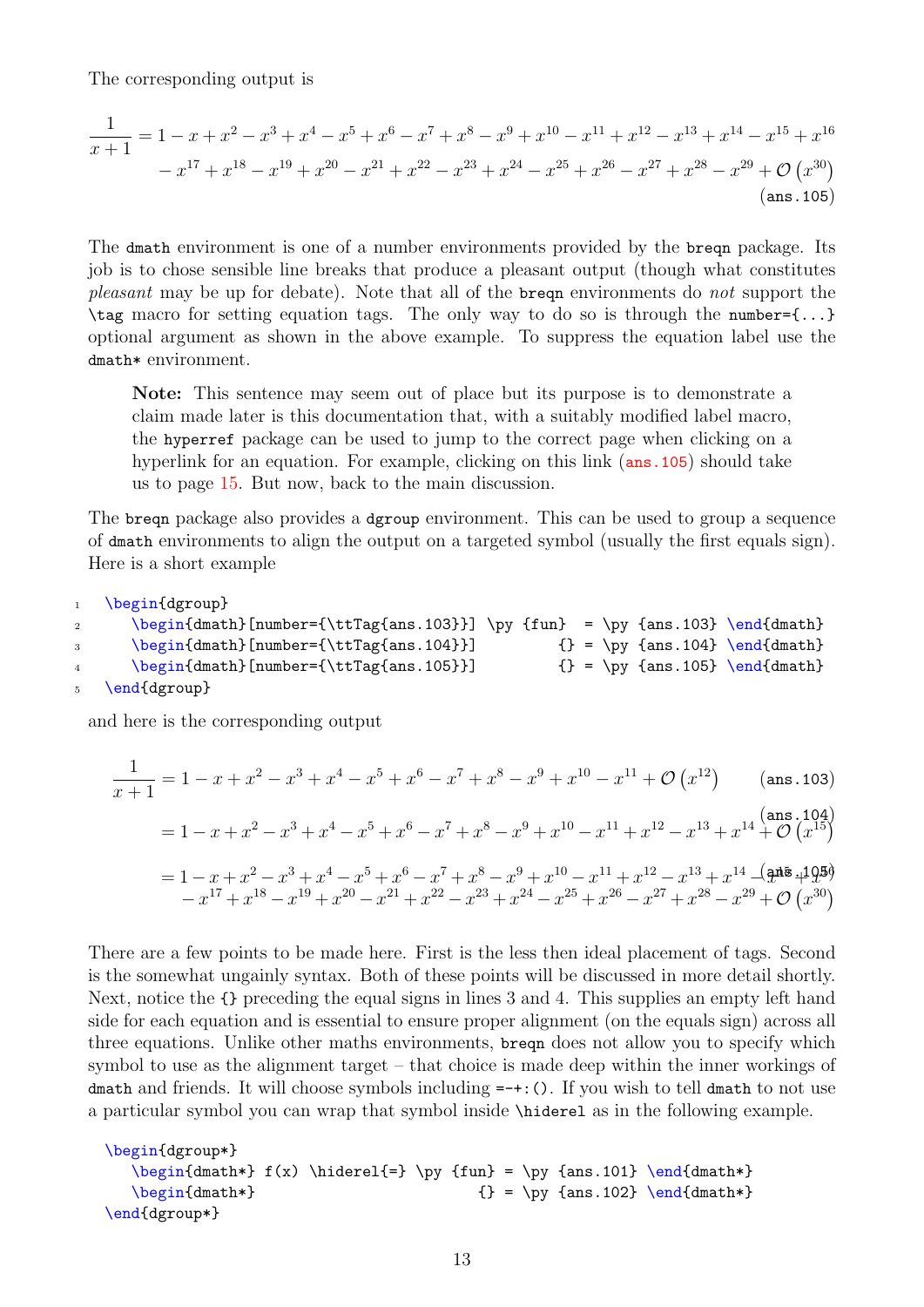$$
f(x) = \frac{1}{x+1} = 1 - x + x^2 - x^3 + x^4 - x^5 + \mathcal{O}(x^6)
$$
 (ans.101)

 $= 1 - x + x^2 - x^3 + x^4 - x^5 + x^6 - x^7 + x^8 + \mathcal{O}(x^9)$ (ans.102)

Consider now the earlier example in which the equation tags were not well placed and where the syntax was described as ungainly. The syntax can be tidied slightly using one of the features of the breqn package – it allows the dmath and dmath\* environments to be wrapped in user defined macros such as

\newcommand\*{\Dmath}[2][]{\begin{dmath}[#1]#2\end{dmath}}

This defines \Dmath as a macro that takes one required argument and one optional argument (both of which are passed on to dmath). It is not a huge saving but even so it does save a few keystrokes. Here is one of the previous examples rewritten using \Dmath.

```
\begin{dgroup}
  \mathrm{number}={\ttrTag{ans.103}} \py {\tanh = \py {ans.103}}\mathrm{number}={\text{arg}}\ {} = \py {ans.104} }
  \mathrm{number}={\ttrTag}{ans.105}} {} = \py {ans.105} }
\end{dgroup}
```
The pyLaTeX package defines \Dmath for the dmath environment as well as \Dmath\* as a shortcut for the dmath\* environment.

The use of \Dmath\* does save some keystrokes but it does not fix the problem where the text is obscured by the tag. There seems to be no simple way to tell breqn to avoid such problems while retaining breqn's method of placing the tags. The  $\Py*$  macro avoids this problem by presenting dmath\* with a concatenated string built from the text (e.g., the output of  $\py{foo}$ ), some flexible white space (usually  $\hbar$ ill) and the tag (e.g., foo). This string is processed by dmath\* and line splits are inserted at its discretion. This will guarantee that the all of the text and the tag will be displayed. The user defined whitespace can always be chosen so that the tag does not overlap the text. This is a bare minimum of what could be deemed an acceptable output – non overlap of the text and the tag. The output might not be optimal but at least it is readable. Here is the same example as above but this time using \Py\* to display the text and the tags.

```
\begin{dgroup*}
   \mathrm{\wndown} = \Py* \{ans.103\}\mathrm{\Lambda*} {} = \Py*[\hskip 2cm] {ans.104} }
   \mathrm{\Lambda*} {} = \Py*[\hskip 3cm] {ans.105} }
\end{dgroup*}
```

$$
\frac{1}{x+1} = 1 - x + x^2 - x^3 + x^4 - x^5 + x^6 - x^7 + x^8 - x^9 + x^{10} - x^{11} + \mathcal{O}(x^{12})
$$
 (ans.103)

$$
= 1 - x + x^2 - x^3 + x^4 - x^5 + x^6 - x^7 + x^8 - x^9 + x^{10} - x^{11} + x^{12} - x^{13} + x^{14} + \mathcal{O} (x^{15}) \quad (\text{ans. 104})
$$

$$
=1-x+x^2-x^3+x^4-x^5+x^6-x^7+x^8-x^9+x^{10}-x^{11}+x^{12}-x^{13}+x^{14}-x^{15}+x^{16}-x^{17}+x^{18} \\ -x^{19}+x^{20}-x^{21}+x^{22}-x^{23}+x^{24}-x^{25}+x^{26}-x^{27}+x^{28}-x^{29}+\mathcal{O} \left( x^{30} \right) \qquad \left( \text{ans. 105} \right)
$$

The whitespace between the text and the tag is passed through the optional argument of  $\Psi^*$ with the default set as  $\hbar$  ill. The inner workings of  $\Py*$  sets the tag using  $\lvert$ lap and thus the whitespace optional argument measures the space between the right hand edge of the tag